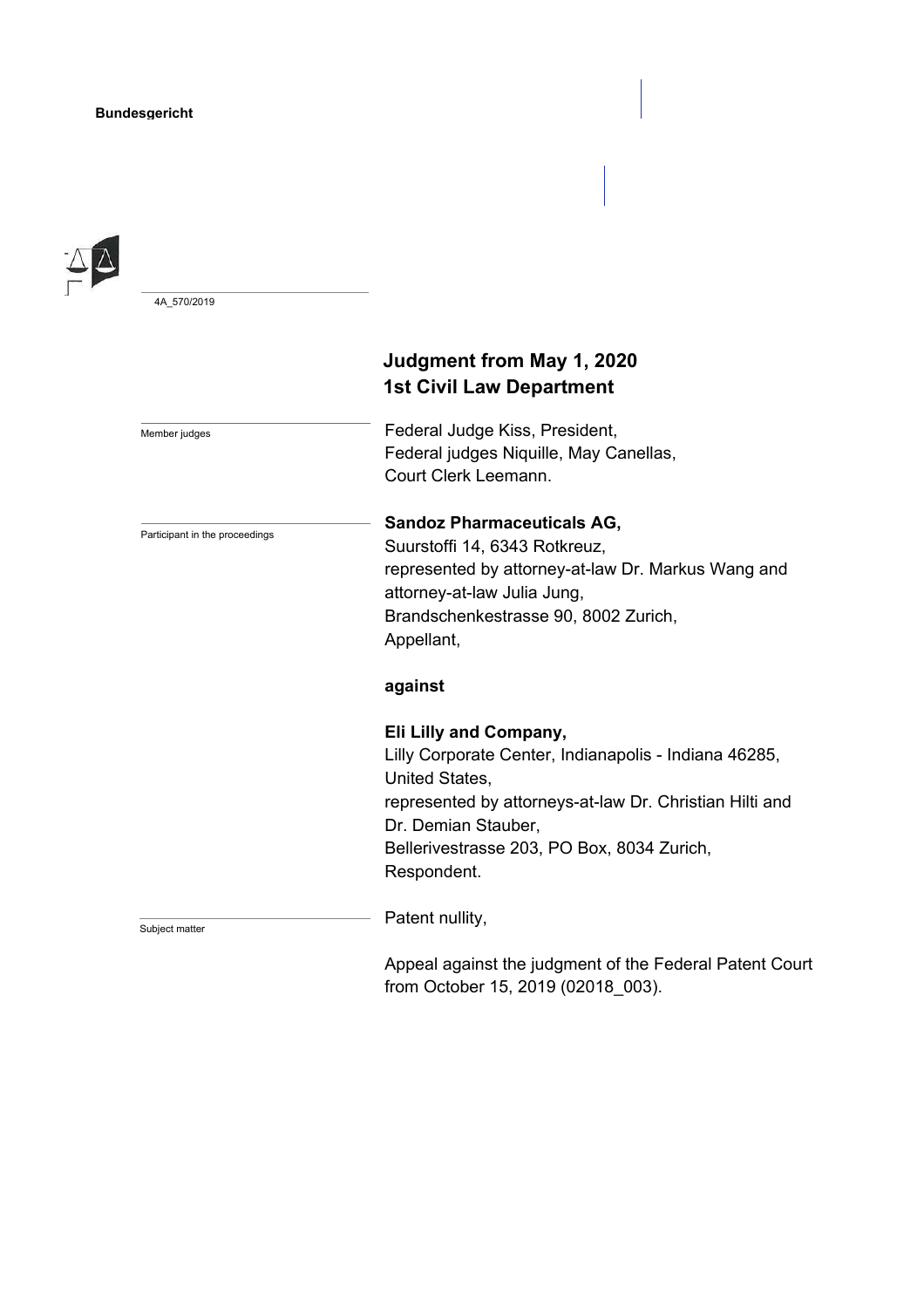**Facts:** 

## **A.**

**A.a** Sandoz Pharmaceuticals AG (Plaintiff, Appellant) is a public limited company based in Rotkreuz.

Eli Lilly and Company (Defendant, Respondent) is an American company based in Indianapolis, United States.

**A.b** The Defendant is the owner of European patent EP 1 313 508 B1. The patent was filed on June 15, 2001, claiming three U.S. priorities dated June 30, 2000, September 27, 2000 and April 18, 2001. The patent was granted on April 18, 2007. The Swiss part of the patent is under discussion.

The patent in suit is directed towards a composition containing an antifolate and a methylmalonic acid-lowering agent. The granted patent in suit has the following independent claims 1 and 12 as well as claims 2-11 dependent on claim 1 and claims 13 and 14 dependent on claim 12:

Proceedings concerning the nullity of the respective part of the patent in suit were held in various countries (Germany, the Netherlands, USA, Japan, opposition proceedings before the European Patent Office).

**A.c** The patent in suit concerns the field of cancer treatment. Antifolates have already previously been used for cancer therapy. Antifo-

<sup>1.</sup> Use of pemetrexed disodium in the manufacture of a medicament for use in combination therapy for inhibiting tumor growth in mammals wherein said medicament is to be administered in combination with vitamin B12 or a pharmaceutical derivative thereof, said pharmaceutical derivative of vitamin B12 being hydroxocobalamin, cyano-10-chlorocobalamin, aquocobalamin perchlorate, aquo-10-chlorocobalamin perchlorate, azidocobalamin, chlorocobalamin or cobalamin.

<sup>12.</sup> A product containing pemetrexed disodium, vitamin B 12 or a pharmaceutical derivative thereof said pharmaceutical derivative of vitamin B12 being hydroxocobalamin, cyano-10-chlorocobalamin, aquocobalamin perchlorate, aquo-10-chlorocobalamin perchlorate, azidocobalamin, chlorocobalamin or cobalamin, and, optionally, a folic binding protein binding agent selected from the group consisting of folic acid, (6R)-5-methyl-5,6,7,8-tetrahydrofolic acid and (6R)-5-formyl-5,6,7,8-tetrahydrofolic acid, or a physiologically available salt or ester thereof, as a combined preparation for the simultaneous, separate or sequential use in inhibiting tumor growth.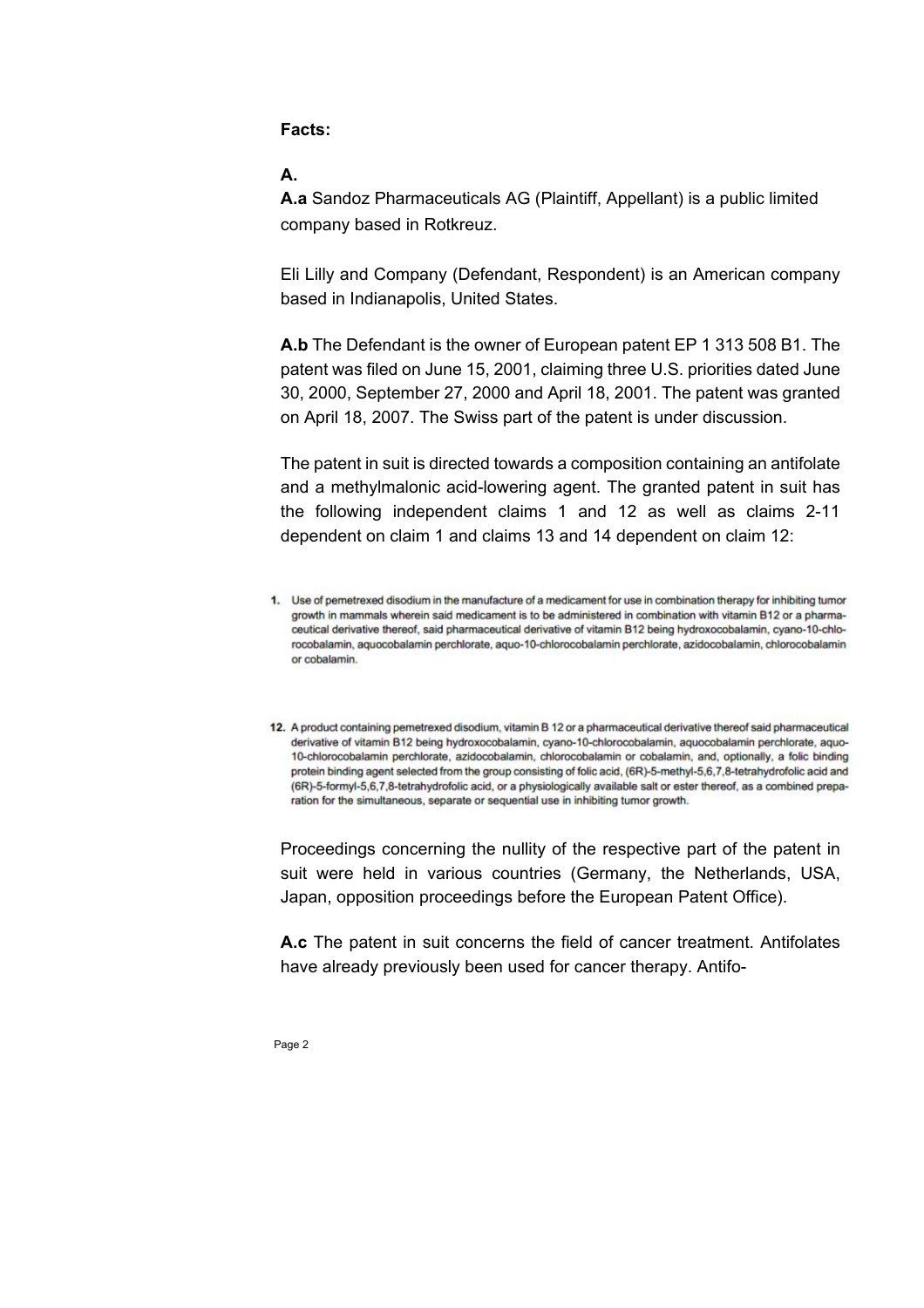lates are analogues of folic acid, which intervene in DNA synthesis by inhibiting the corresponding enzymes and thereby prevent cell division and thus cell growth of the cancer cells. However, due to these cytotoxic effects, antifolates have serious disadvantages.

According to the patent in suit, it was surprisingly and unexpectedly discovered "that certain toxic effects, such as mortality and non-hematological events, such as skin rashes and fatigue, caused by antifolates, as a class, can be significantly reduced by the presence of a methylmalonic acid lowering agent as vitamin B12, without adversely affecting therapeutic efficacy."

#### **B.**

On February 1, 2018, Plaintiff brought an action before the Federal Patent Court with the prayer of relief that the Swiss part of EP 1 313 508 be declared null and void.

The Defendant requested that the action be dismissed on May 3, 2018.

In the reply dated September 24, 2018, Plaintiff maintained its prayers for relief.

On October 30, 2018, Plaintiff made a submission of new evidence.

With the rejoinder dated November 14, 2018, Defendant made various auxiliary requests.

On December 12, 2018 Defendant submitted a statement on Plaintiff's submission of new evidence.

On December 14, 2018, Plaintiff submitted a statement on the rejoinder with the additional prayer of relief that Defendant's auxiliary requests should also be dismissed.

On January 24, 2019 Defendant made a submission of new evidence, on which Plaintiff commented on February 8, 2019.

On March 12, 2019, the technical judge provided its expert judge opinion, which the parties commented on with submissions dated April 12, 2019 and May 7, 2019, respectively.

The main hearing took place on June 17, 2019.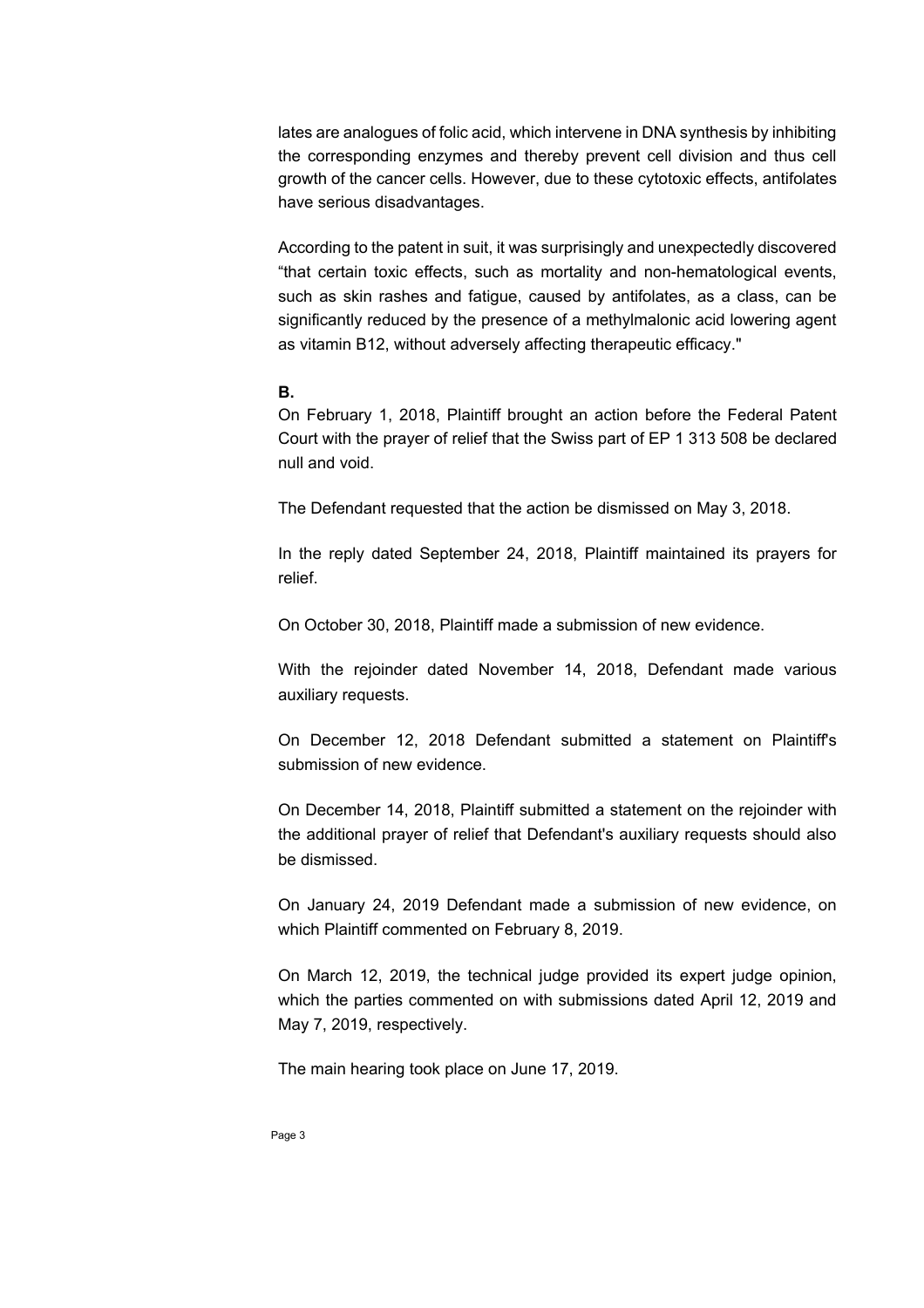By judgment of October 15, 2019, the Federal Patent Court dismissed the suit.

# C.

With an appeal in civil matters, Plaintiff requests of the Federal Supreme Court that the judgment of the Federal Patent Court of October 15, 2019 be set aside and that the Swiss part of EP 1 313 508 should be declared null and void. Alternatively, the contested judgment was to be set aside and the case was to be referred back to the Federal Patent Court for reassessment.

Respondent requests that the appeal be dismissed, to the extent it can be dealt with. Alternatively, it was to be referred back to the lower court for reassessment. The lower court has refrained from a consultation.

Appellant has submitted a reply to the Federal Supreme Court, and Respondent has submitted a rejoinder.

## **Considerations:**

1.

The Federal Supreme Court examines ex officio and with free cognition whether an appeal is admissible (Art. 29 Para. 1 BGG [Swiss Federal Supreme Court Act]; BGE 141 III 395 E. 2.1).

1.1 The appeal concerns a civil matter (Art. 72 BGG), it is directed against a decision of the Federal Patent Court (Art. 75 Para. 1 BGG), Appellant has been unsuccessful with its requests (Art. 76 Para. 1 BGG), a value in dispute is not necessary (Art. 74 Para. 2 lit. e BGG) and the appeal period has been met (Art. 100 Para. 1 BGG).

Subject to sufficient justification the appeal is to be dealt with (Art. 42 Para. 2 and Art. 106 Para. 2 BGG).

1.2 The Federal Supreme Court applies the law ex officio (Art. 106 Para. 1 BGG). It is therefore neither bound by the arguments asserted in the appeal nor by the considerations of the lower court; it can approve an appeal for a reason other than the called one, or reject an appeal with a reason that deviates from the reasoning of the lower court. With a view to the duty of the appealing party to justify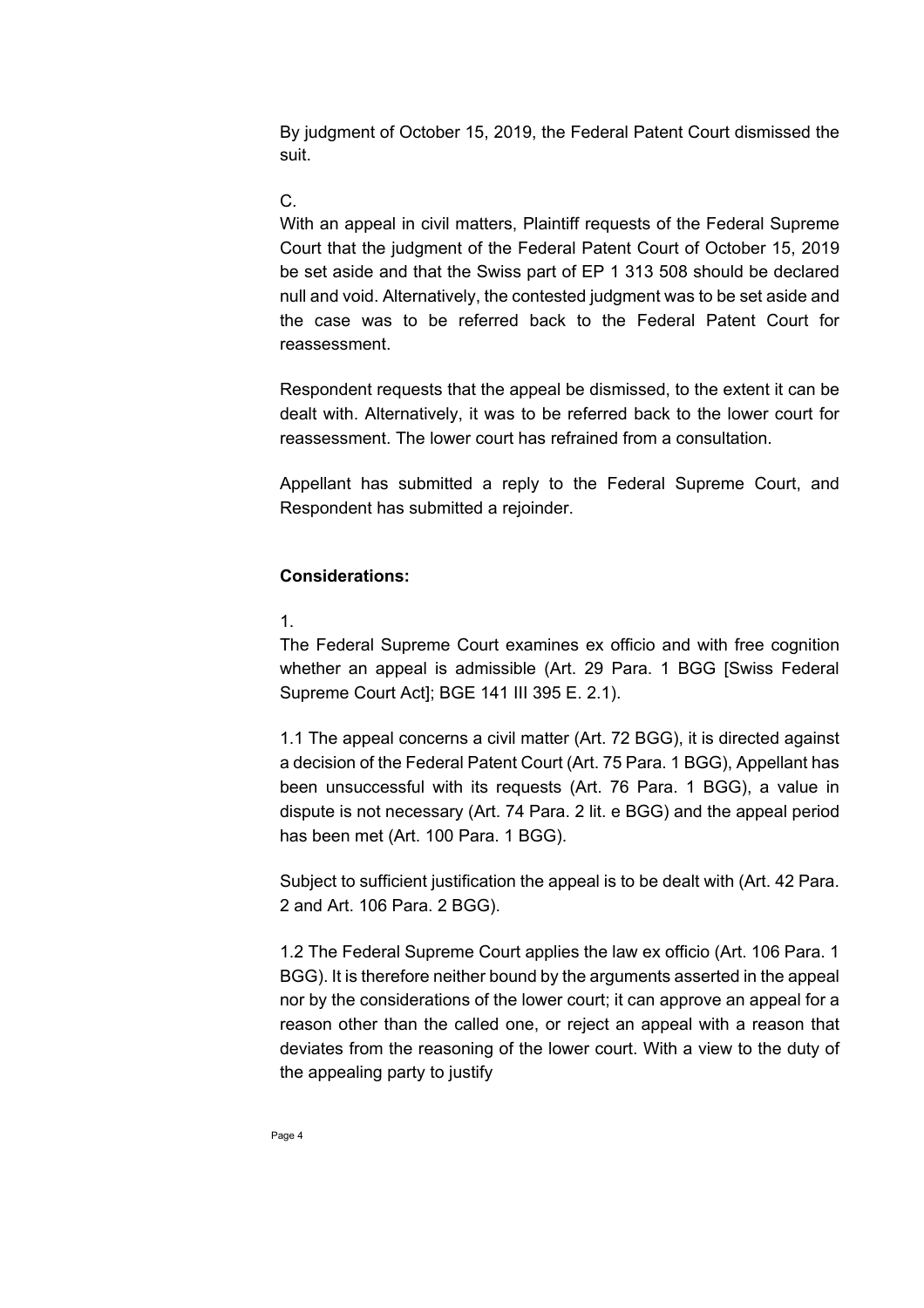(Art. 42 Para. 1 and 2 BGG), it generally only deals with the asserted objections, unless the legal deficiencies are downright obvious; in any case, it need not consider to investigate all legal questions that arise like a lower court, if these are no longer brought forward before the Federal Supreme Court (BGE 140 III 115 E. 2 p. 116; 137 III 580 E. 1.3; 135 III 397 E. 1.4). A qualified duty to make a specific objection applies with regard to the violation of fundamental rights and of cantonal and intercantonal law. The Federal Supreme Court examines such an objection only to the extent that it has been precisely put forward and substantiated in the appeal (Art. 106 Para. 2 BGG). If, for example, the appealing party asserts a violation of the prohibition of arbitrary conduct (Art. 9 BV [Swiss Federal Constitution]), it is not sufficient if it simply asserts that the contested decision is arbitrary; rather, it has to show in detail to what extent the contested decision is obviously untenable (BGE 141 III 564 E. 4.1; 140 III 16 E. 2.1 p. 18 f., 167 E. 2.1; each with references). If the contested decision is based on several independent reasonings, the appeal must deal with each one, otherwise it will not be addressed (BGE 142 III 364 E. 2.4 p. 368 with references; see also BGE 143 IV 40 E. 3.4 p. 44).

With regard to Art. 42 Para. 2 and Art. 106 Para. 2 BGG, it is imperative that the appeal addresses the reasoning of the contested decision and shows in detail what constitutes an infringement. In the notice of appeal, the appealing party should not simply reaffirm the legal positions it had taken in the lower court proceedings, but rather direct its criticism to the considerations of the lower court that were considered to be an error in law (BGE 140 III 86 E. 2 pp. 89, 115 E. 2 p. 116). The justification must also be given in the notice of appeal itself and the mere reference to statements in other legal submissions or to the files is not sufficient (BGE 143 11 283 E. 1.2.3; 140 III 115 E. 2 p. 116).

1.3 The Federal Supreme Court bases its judgment on the facts that the lower court has determined (Art. 105 Para. 1 BGG). This includes both the findings about the facts at issue and those about the course of the lower court proceedings, i.e. the findings about the facts of the process (BGE 140 III 16 E. 1.3.1 with references). It can only correct or supplement the factual finding of the lower court if it is obviously incorrect or based on an infringement of law within the meaning of Art. 95 BGG (Art. 105 Para. 2 BGG). "Obviously incorrect" means "arbitrary" (BGE 140 III 115 E. 2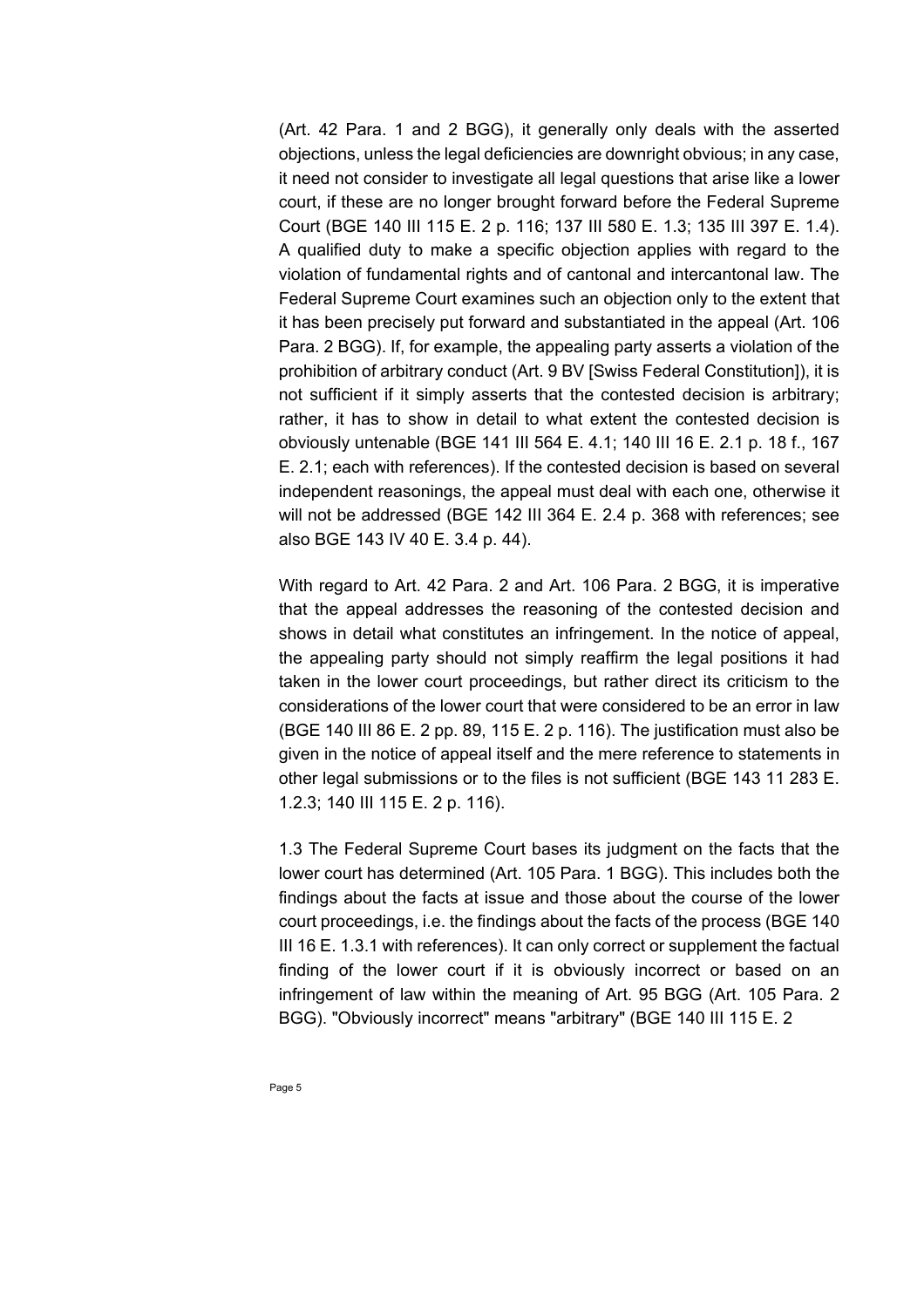p. 117; 135 III 397 E. 1.5). Furthermore, the rectification of the defect must be decisive for the outcome of the proceeding (Art. 97 Para. 1 BGG).

The strict principle of the duty to make a specific objection according to Art. 106 Para. 2 BGG (BGE 140 III 264 E. 2.3 p. 266 with references) also applies to criticism of the established facts. The party wishing to contest the factual finding of the lower court must show in a clear and substantiated manner to what extent these requirements should be met (BGE 140 III 16 E. 1.3.1 p. 18 with references). If it wants to add to the facts, it must in addition show with precise references to the file that it has already brought forward corresponding legally relevant facts and suitable evidence before the lower courts in a process compliant manner (BGE 140 III 86 E. 2 p. 90). If the criticism does not meet these requirements, submissions with regard to a fact that deviates from the contested decision cannot be taken into account (BGE 140 III 16 E. 1.3.1 p. 18).

## 2.

Appellant accuses the lower court of wrongly affirming inventive step and thus of violating Article 1 Para. 2 of the Federal Act dated June 25, 1954 on patents for invention (Patent Act, PatG; SR 232.14) and Article 56 of the European Patent Convention of October 5, 1973, revised in Munich on November 29, 2000 (EPC 2000; SR 0.232.142.2), respectively.

2.1 The lower court defined the skilled person in the art as a team consisting of a chemist, a pharmacist and an oncologist, who have experience in the field of cancer treatment and the mechanisms of action of antifolates. It did not accept Appellant's objection that all patent claims were null and void due to lack of inventive step, this in particular with regard to the publication "Antifolate Drugs in Cancer Therapy" (hereinafter "Jackman") published by Prof. Jackman. Jackman is a monograph on antifolates in cancer therapy. Chapter 8 deals with studies on the multi-target antifolate (MTA) LY231514 (pemetrexed), while Chapter 12 deals with studies on the glycinamide ribonucleotide formyl transferase (GARFT)-inhibitors lometrexol and LY309887. Chapter 8 contains in section 2.6 on page 191 the following passage: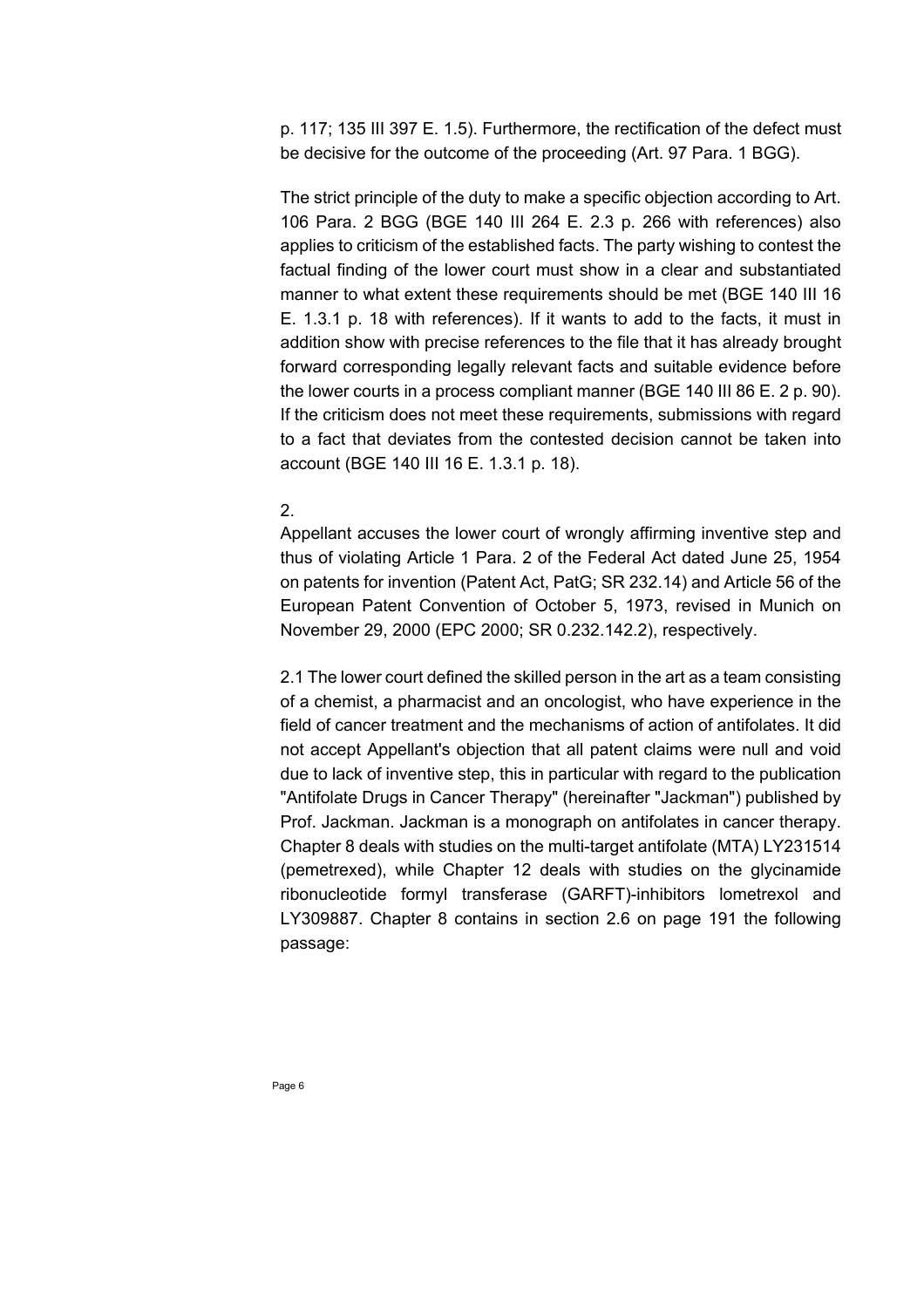"However, if dally folic acid supplementation (15 mg/d/mouse, po) was given in conjunction with MTA, excellent antitumor dose-response (10 mg/kg to 1000 mg/kg, with antitumor activity ranging from 80 to 100 %) and no lethality was observed. (...) These data suggest that folate supplementation not only modulates the toxicity but also slightly enhances the antitumor response of MTA."

It can indeed be concluded from this passage that it is recommended here that folic acid be administered in combination with pemetrexed.

Immediately afterwards Fig. 4 can be found on page 192:



Fig. 4. Antitumor activity of MTA against I.5178Y/TK "/HX" lymphoma for mice on low folate diet (LFD) with no folate supplementation (J) and for mice on low folate diet that received 15 mg/kg/d daily folate supplementation (B); vertical dashed lines represent percent lethality in mice on low folate diet with no folate supplementation.

It is shown here that full inhibition (antitumor effect) is achieved already at a lower dose (data above left) of pemetrexed without folic acid and that upon administration of folic acid this full inhibition is only achieved with a drastically increased pemetrexed dose, at which high lethality can already be observed in case of no folic acid administration. In other words, Fig. 4 does not show an increase in the antitumor effect by folic acid, as is mentioned in the first passage ("slightly enhances the antitumor response"), but on the contrary, a reduction.

How the person skilled in the art would deal with this situation of contradicting recommendations and which one he would have followed is difficult to assess. However, he would certainly not have decided for a supporting administration of folic acid without a doubt. Even if he chose folic acid, the lower court continued, he would have been cautious and would have continued to be concerned. It is also clear that, on the other hand, the person skilled in the art would find confirmation in the two documents,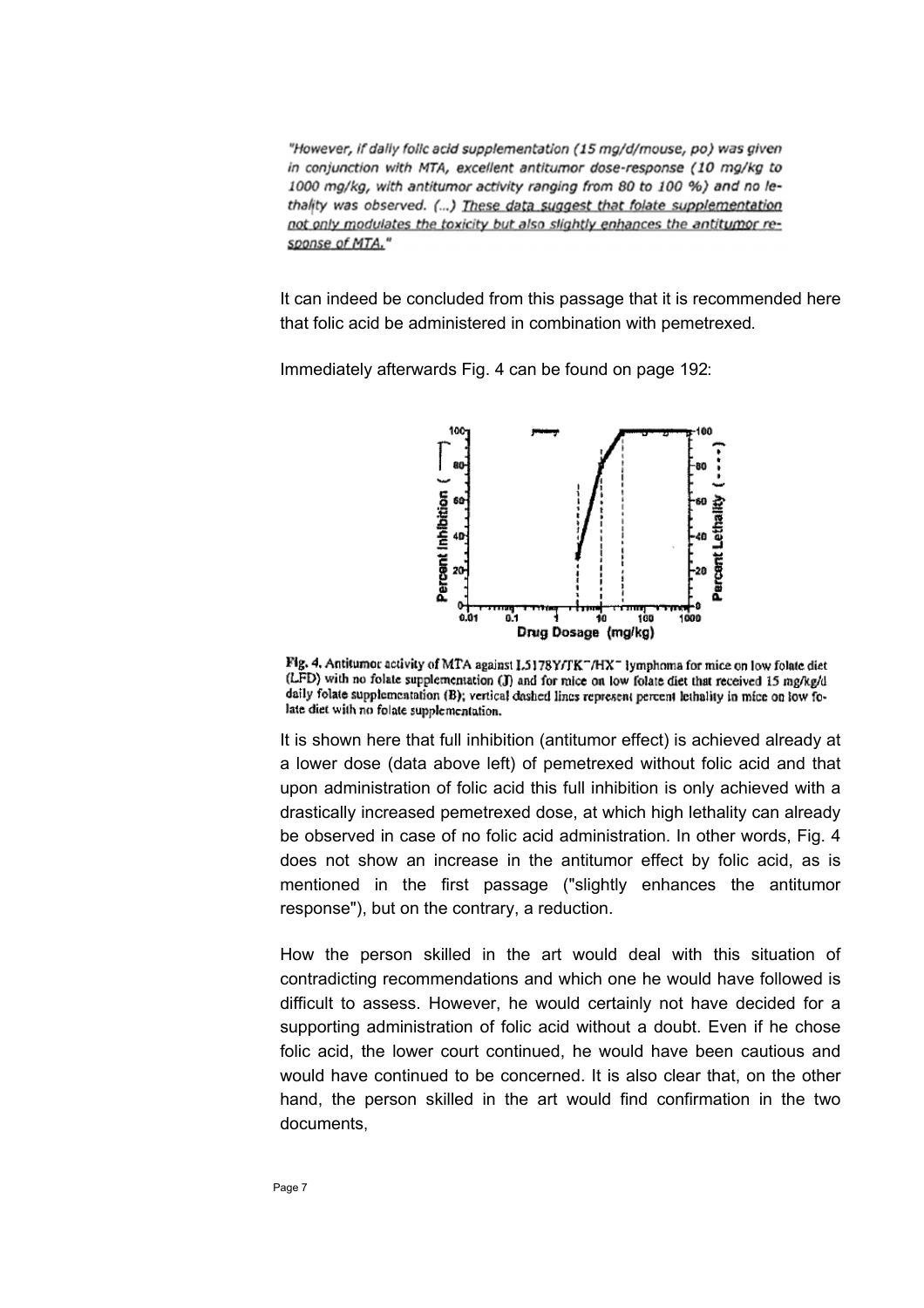which concern phase I studies (act. 7\_21, act. 7\_22), that adding folic acid would require higher doses of pemetrexed, but would also learn from these that the folic acid addition would reduce the toxicity of pemetrexed.

On the basis of Fig. 4, Respondent's argument was conclusive that the person skilled in the art had no motivation to give folic acid to the patient and thereby would be forced to massively increase the dose of pemetrexed to achieve 100% inhibition, if the 100% inhibition had been achieved already at a significantly lower dose but without folic acid. This view is in line with the decision of the Court of The Hague.

It remains however undisputed that Chapter 8 contains no reference to vitamin B12 or a pharmaceutical derivative thereof. Regardless of whether the person skilled in the art would administer folic acid with pemetrexed for a treatment of cancer or not, it remains to be determined whether he would have given vitamin B12 (namely with or without folic acid) to solve the problem underlying the patent. The problem underlying the patent in suit was to reduce the toxic effects of pemetrexed without having a negative effect on the therapeutic efficiency of the antifolate. The patent in suit solves this problem by using vitamin B12 or a pharmaceutical derivative thereof, alone or in combination with folic acid.

As stated, Chapter 8 contains no reference to vitamin B12 or a pharmaceutical derivative thereof. Chapter 12 of Jackman, on the other hand, contains a reference to vitamin B12 on p. 270:

be unexpected. Furthermore, dietary supplementation with folic acid may "normalize" the dose response for achieving antitumor activity and reduce toxicity to normal tissues by restoring folate pools in tissues having low folate requirements, without meeting the high folate demands of rapidly dividing turnor cells.

The biochemical pathways that utilize folate cofactors also require adequate amounts of vitamins  $B_{12}$  and  $B_6$ . Thus, the status of all three vitamins in patients may significantly influence the severity of toxicity observed during chemotherapy. R. Allen and his col-

It should however be emphasized that this passage from Chapter 12 relates to other antifolates, which, in contrast to pemetrexed, are not multi-target antifolates, and that the passage should rather be interpreted as an unproven recommendation due to the wording ("may").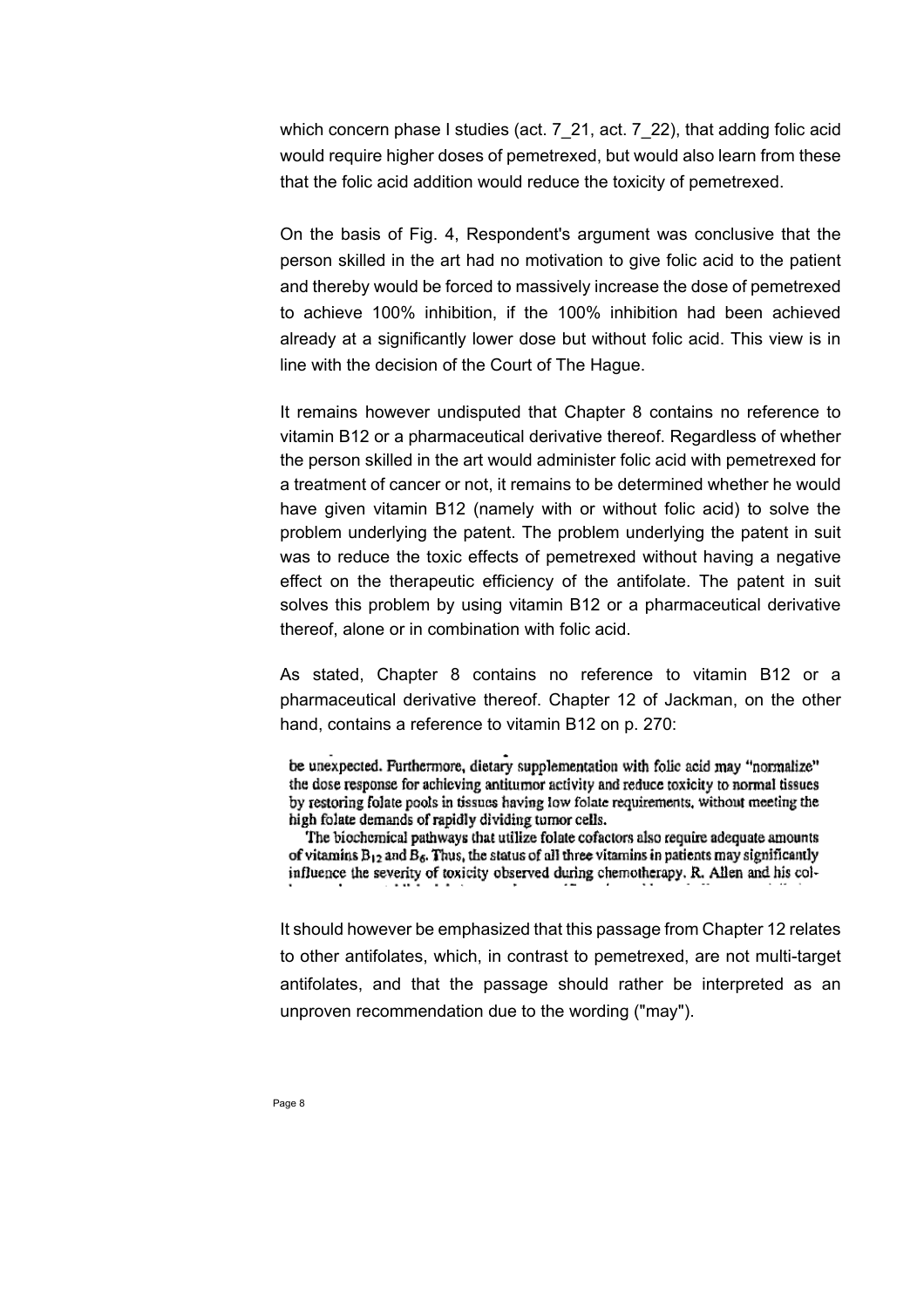Claims 1-11 of the patent in suit were directed to "mammals," which includes mice. Thus, the state of the art, which affects mice and not humans, should not be regarded as not relevant per se, but rather that the person skilled in the art would take it into account despite the differences and examine more closely the relevance in a further step. The fact that Chapters 8 and 12 are in the same monograph does not allow drawing the conclusion that the person skilled in the art would have necessarily combined their disclosures. The chapters are written by different authors and are therefore independent works. Although they both dealt with antifolates, lometrexol and LY309887 are GARFT inhibitors, while pemetrexed, in addition to GARFT, also inhibits thymidylate synthase (TS) and dihydrofolate reductase (DHFR) and is therefore a multi-target antifolate. The fact that the structural similarities of lometrexol (and LY309887, about which for that matter no structural details have been given yet) to pemetrexed disodium gave reason to combine the disclosures of the two chapters cannot be regarded as proven, simply because it is very difficult to predict a pharmaceutical effect based solely on a chemical formula. If, in addition, it is known that lometrexol and pemetrexed have different mechanisms of action, this is even less to be expected. Accordingly, the person skilled in the art would have no motivation to combine the disclosure of Chapter 8 with that of Chapter 12 from Jackman.

Even if the person skilled in the art knew that vitamin B12 was required in the methylation cycle for the conversion of 5-methyl-tetrahydrofolate (5- MTHF) to tetrahydrofolate (THF) and that tetrahydrofolate (THF) plays an important role in the DNA cycle, such that the two named cycles are linked to each other via tetrahydrofolate, he would also know that vitamin B12 is a co-factor, and thus existing vitamin B12 would not be consumed. In the presence of vitamin B12, the methylation cycle would therefore not be completely blocked. For this reason, the person skilled in the art would also by no means find motivation in his technical knowledge to supplement the teaching from Chapter 8 of Jackman in such a way that he would combine an administration of pemetrexed disodium with vitamin B12. Accordingly, the present claims 1-14 are inventive with respect to Jackman.

2.2 According to Art. 1 Para. 2 PatG, anything that is obvious having regard to the state of the art (Art. 7 para. 2) is not patentable as an invention (cf. Art. 56 EPC 2000). The state of the art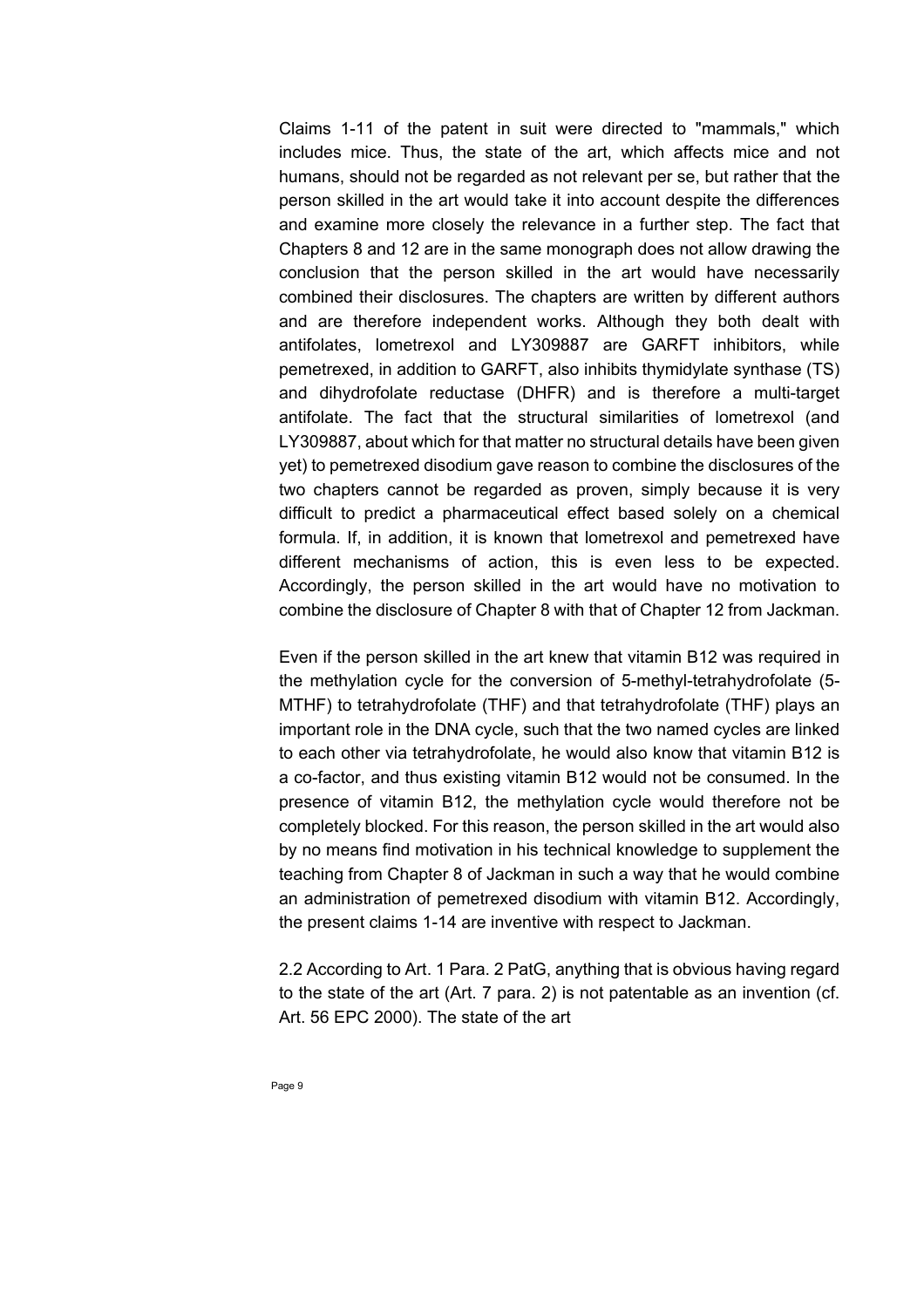comprises everything made available to the public by means of a written or oral description, by use, or in any other way prior to the filing or priority date (Art. 7 Para. 2 PatG, Art. 54 Para. 2 EPC 2000). The state of the art not only forms the basis of the examination of novelty, but also of inventive step. According to the understanding of the person skilled in the art, documents are to be interpreted on the priority or filing date. Accordingly, not only the wording of a document is decisive, but there are also solutions in the state of the art that are obvious to the person skilled in the art due to prior publication; the content of a publication as a whole is critical. In particular, the common general knowledge of the skilled team must be taken into account, as it is accessible in particular in reference works in the relevant technical area. However, internal knowledge such as test results do not belong to state of the art (BGE 144 III 337 E. 2.2 p. 340 f.).

According to the case law, it is decisive for the assessment of inventive step whether, in view of all the partial solutions and individual contributions making up the state of the art, the person skilled in the art can arrive at the solution to the patent in suit with little intellectual effort, or whether additional inventive activity is required. This because, according to established practice, the field of inventiveness does not begin immediately beyond the known state of the art, but only beyond what an average person skilled in the art in the relevant field can further develop and find with his knowledge and skills (BGE 138 III 111 E. 2.1 p. 116 including references).

Inventive step is to be assessed from the starting situation as it objectively presented itself at the relevant point in time. No teachings are to be patented, which the person skilled in the art can consequently develop from the state of the art based on his knowledge of the state of the art and his average abilities; rather, it requires a qualitative further development, an intuitive, associative activity. The state of the art at the relevant point in time is to be considered in its entirety, in the sense of a "mosaic." To solve the problem, all of the teachings that are available to the public and all of the documents are to be regarded together as the technical expertise that was available to the skilled person or team with normal combination skills for an independent evaluation to solve the problem. The combination of individual elements from the state of the art finds however its limit where it becomes an artificial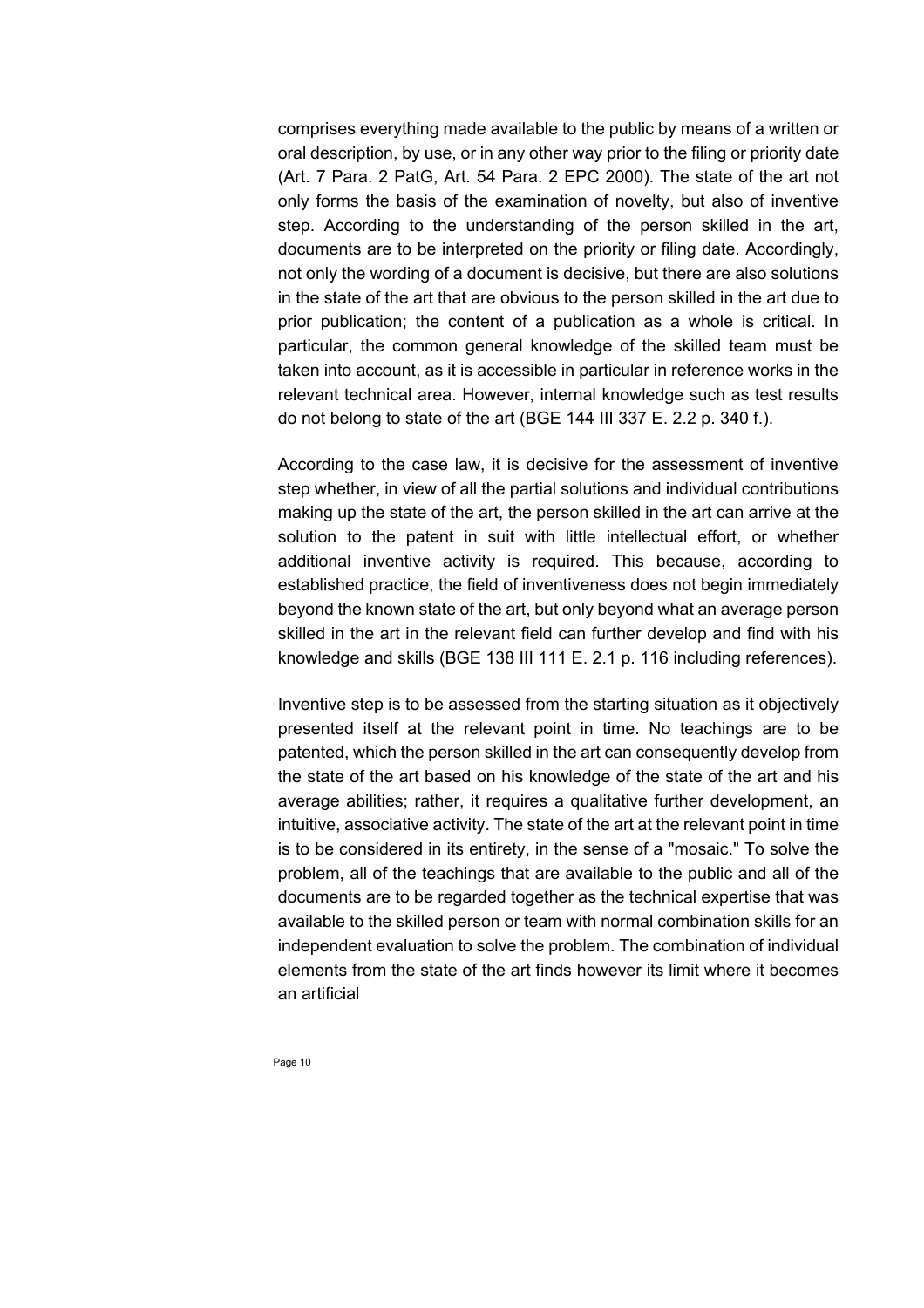ex post consideration with knowledge of the new solution (BGE 138 III 111 E. 2.1 p. 116 f. with references).

# 2.3

2.3.1 Contrary to the view expressed in the appeal, the lower court cannot be criticized for incorrectly determining the closest prior art. Rather, the citation in Chapter 8 of Jackman was correctly regarded in its entirety. By initially acknowledging that various passages of this publication contained contradictory recommendations regarding the effectiveness of a combination of pemetrexed and folic acid, and subsequently considering that the negative influence of the folic acid addition on the effectiveness was confirmed to the person skilled in the art by two further documents, the lower court did accurately consider the state of the art in its entirety. There is no evidence of a violation of federal law.

2.3.2 Appellant can also not be followed when it submits, that by taking a comprehensive view or a systematic interpretation of section 2.6 on p. 190 f. in Chapter 8 of Jackman, the skilled person would not have recognized a contradiction between the passage cited in the contested decision on p. 191 and Fig. 4 reproduced immediately afterwards on p. 192. Contrary to what Appellant appears to assume, the lower court did not conclude that there was a contradiction based on the way the publication is structured, but instead recognized a contradiction based on the different information content of each Fig. 4 and the conclusion on p. 191. It is not clear in what way the contradiction found would have been resolved by the systematic examination of the entire section as presented in the appeal and the person skilled in the art would have started from consistent recommendations.

2.3.3 Appellant is also unable to point out any violation of federal law by trying to draw conclusions from Fig. 4 that differ from the contested decision. Apart from the fact that the contested decision does not state that the person skilled in the art recognizes "from experience the problem of the toxicity of pemetrexed even when administered in very small doses" (Art. 105 Para. 1 BGG), Appellant cannot be followed if it intends to conclude from the absence of a vertical, dashed line (as shown at a dose of 3, 10 or 30 mg/kg pemetrexed with added folic acid) on the "Percent Dosage" axis when administering 0.3 mg/kg pemetrexed without folic acid, that Fig. 4 suggests both to a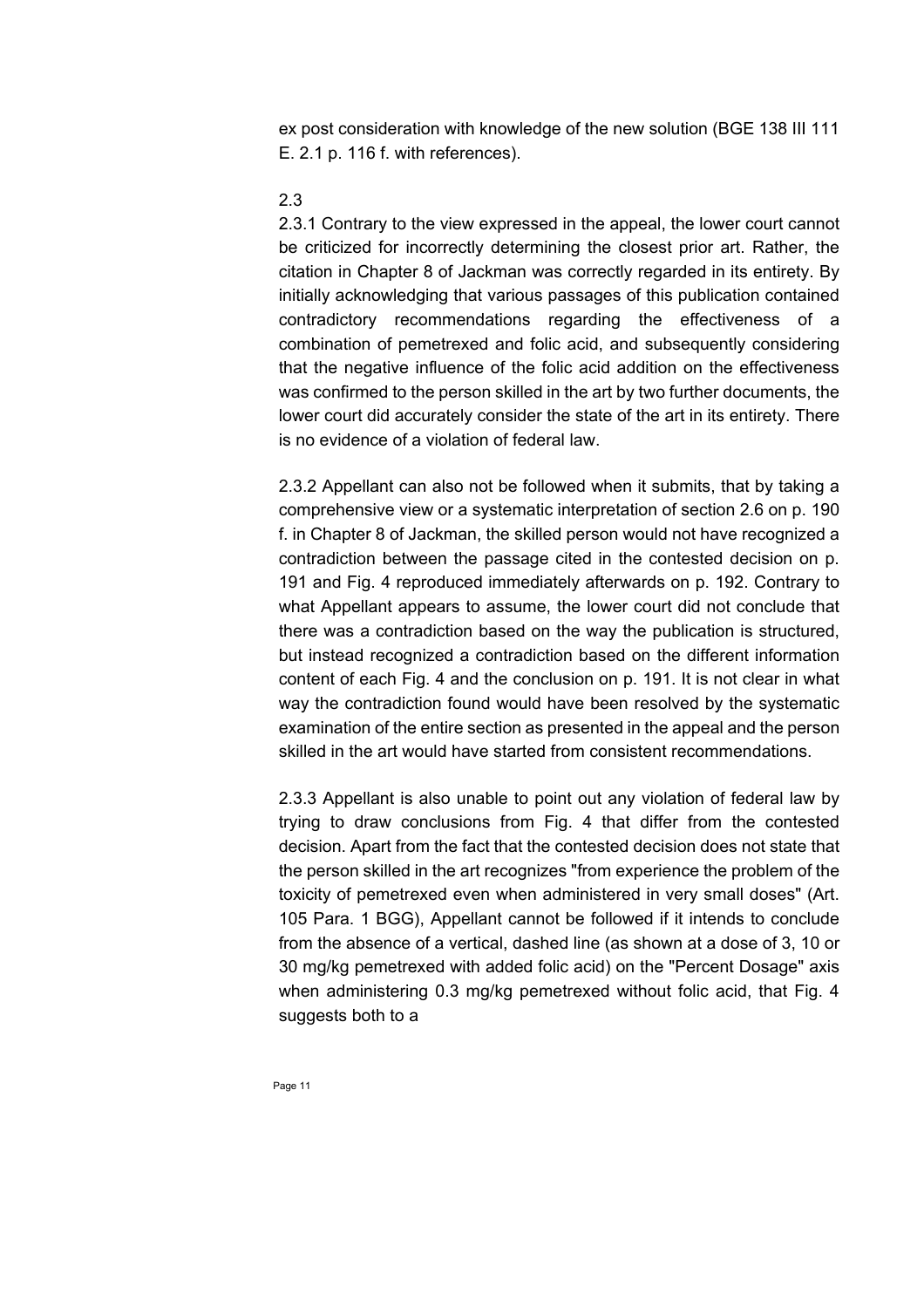layperson as well as to a person skilled in the art that deaths occur even when administering smallest doses of pemetrexed without folic acid. There is no apparent reason why the mortality should be shown with a dashed line at higher doses in the same graphic, but not when administering 0.3 mg/kg only, although mortality should also occur at this dose. Contrary to the view expressed in the appeal, it is not understandable how the person skilled in the art would extrapolate based on Fig. 4 with regard to the low dose of 0.3 mg/kg pemetrexed to a mortality associated with it, despite the lack of corresponding information, let alone to a mortality that is "significantly higher" than at an increased dose in combination with folic acid. In addition, both the effectiveness as well as the mortality according to Fig. 4 are obviously affected by the dosage, which is why the latter cannot simply be ignored; Appellant's objection that only the inhibition axis and the information on "Percent Lethality" are of importance to the person skilled in the art cannot convince.

Therefore, criticizing the lower court's consideration according to which Respondent's argument in view of Fig. 4 is conclusive, namely that the person skilled in the art had no motivation to administer folic acid to the patient and in doing so would be forced to massively increase the pemetrexed dose in order to achieve 100% inhibition, if he had already achieved 100% inhibition at a significantly lower dose but without folic acid, is not valid.

2.3.4 In context with the motivation of the person skilled in the art to combine the disclosure of Chapter 8 with that of Chapter 12 by Jackman, which motivation was denied by the lower court, Appellant wrongly accuses the lower court of setting the threshold for non-obviousness or inventive step too low. Contrary to what Appellant appears to assume, the lower court, when considering that the fact that Chapters 8 and 12 belong to the same publication does not suggest that the person skilled in the art would have "necessarily" combined their disclosures, simply expressed that the person skilled in the art would not have combined the findings of the two contributions only because they form part of the same publication. The lower court has reasonably explained that the chapters in question were written by different authors and therefore represent independent works that in addition deal with different antifolates (lometrexol and LY309887 on the one hand and pemetrexed on the other hand), each with different properties and mechanisms of action. With its considerations, the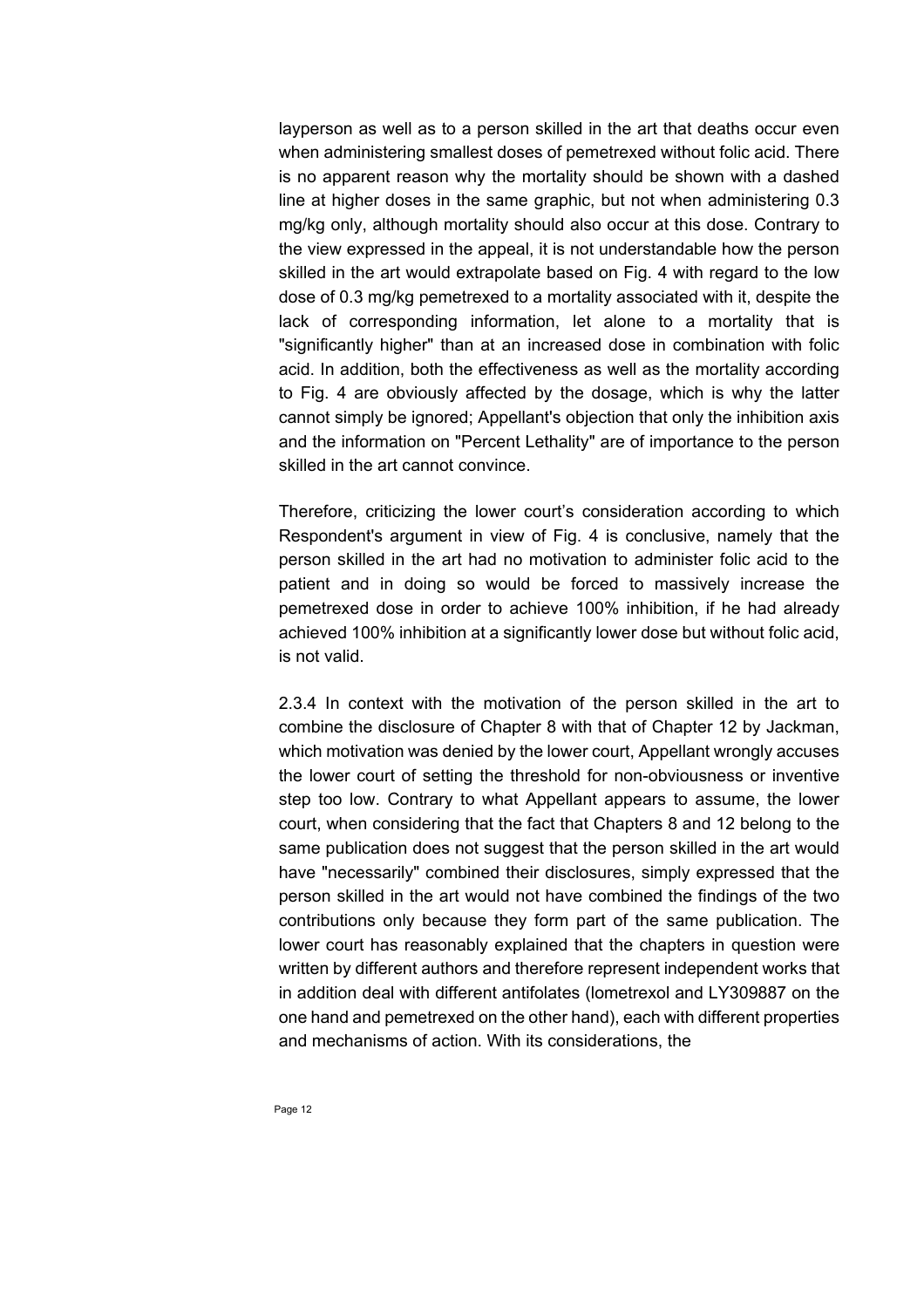lower court did not place too low demands on inventive step, but correctly examined whether the person skilled in the art, having regard to the prior art and based on his average skills, could logically develop the claimed teaching from the prior art. With the general assertion that the mechanisms of action of the antifolates in question were known or that they overlap in at least one of three targets, Appellant is unable to prove the lower court consideration to be contrary to federal law, namely the consideration according to which the structural similarities of lometrexol and LY309887 to pemetrexed disodium do not provide any reason to link the disclosures of Chapters 8 and 12, because it is very difficult to predict a pharmaceutical effect based on a chemical formula alone, and this is even less to be expected due to the fact that lometrexol and pemetrexed have different mechanisms of action.

In the notice of appeal, Appellant argues indeed that the relevant passage relates generally to antifolates, but it does not indicate to what extent the lower court's consideration in the contested decision that the disclosure in question in Chapter 12 relates to antifolates other than pemetrexed (i.e. lometrexol and LY309887), is supposed to have been contrary to federal law. For this reason, Appellant's further argument that with regard to the combination with folic acid, Chapter 12 of Jackman provides exactly the same finding as Chapter 8 does, which is why the findings in Chapter 12 are applicable directly to the ones in Chapter 8, is irrelevant. In view of the differences found, the lower court's consideration that the person skilled in the art would have had no motivation to combine the disclosures of the two chapters cannot be objected to.

There is no violation of Art. 1 Para. 2 PatG (in conjunction with Art. 26 Para. 1 lit. a PatG) and Art. 56 EPC 2000 in the assessment of inventive step.

## 3.

The appeal must be dismissed to the extent it can be dealt with. According to the outcome of the proceedings, Appellant is liable for costs and compensation (Art. 66 Para. 1 and Art. 68 Para. 2 BGG).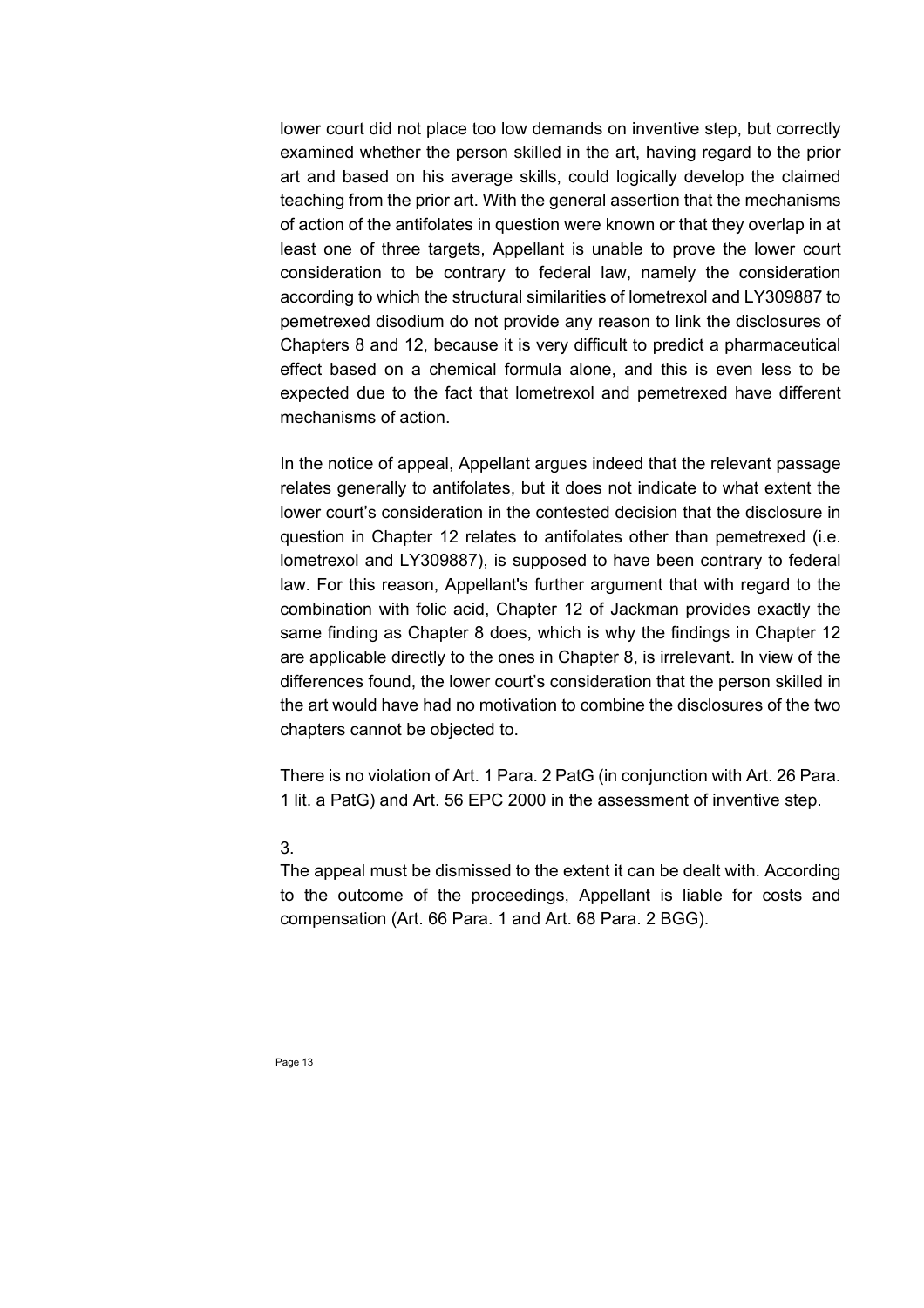# **Accordingly, the Federal Supreme Court recognizes:**

1.

The appeal is dismissed to the extent it can be dealt with.

## 2.

The court costs of CHF 16,000 will be imposed on the Appellant.

# 3.

Appellant has to compensate Respondent for the Federal Court proceedings with CHF 18,000.

# 4.

This judgment will be communicated in writing to the parties and the Federal Patent Court.

Lausanne, May 1, 2020

On behalf of the 1st Civil Law Department of the Swiss Federal Supreme Court

The President: The Clerk:

 $\mathscr{D}$  ff

Kiss



Leeman